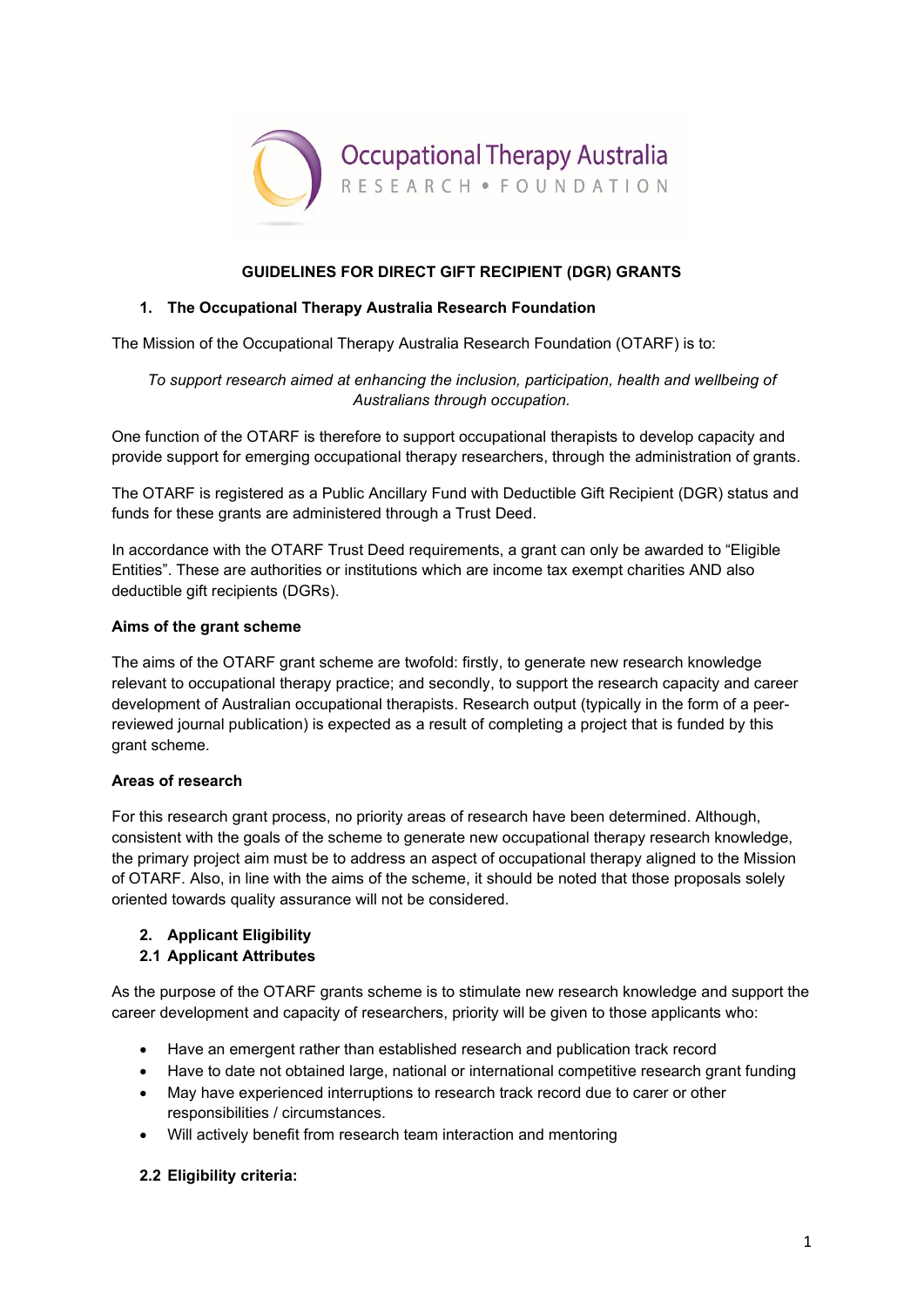- The lead applicant must be an AHPRA-registered occupational therapist
- If an individual applicant applies, rather than submitting a team application, and the applicant does not hold a PhD, he or she must identify, and provide a signed letter of support, from an AHPRA-registered occupational therapist who is an experienced researcher (doctorate or equivalent with evidence of scholarly publications in the past 5 years) who agrees to mentor the applicant for the project and monitor compliance with Human Research Ethics Committee approvals and requirements, if ethics approval by HREC's is needed.
- Lead applicants must have been a member of Occupational Therapy Australia Limited for at least 24 months prior to the grant application's commencement date. Student membership can be included.
- Lead applicants must retain membership for the period of time that they are reporting on the project.
- Applicants must be an Australian citizen or have permanent residency status
- Applicants must reside in Australia for the duration of the grant
- In accordance with the OTARF Trust Deed requirements, a grant can only be awarded to "Eligible Entities". These are authorities or institutions which are income tax exempt charities AND also deductible gift recipients (DGRs). Applicants can check if the organisation where they work is eligible by searching (by organisation name) at<http://abr.business.gov.au/> and checking if the organisation is classified as a charity and registered with the ACNC Charity Register [\(http://www.acnc.gov.au/\)](http://www.acnc.gov.au/) and also that it is a DGR which is not a private or public ancillary fund.
	- $\circ$  The DGR organisation must be identified as the administering institution on the application form and must agree to provide a detailed financial report of the grant's expenditure.
- Any research applications involving people (as opposed to policy/documentary reviews for example) must provide written evidence that the research project has received approval from a Human Research Ethics Committee in Australia.
	- $\circ$  Applicants may be provided the grant conditional on obtaining ethics approval if it is required for the study, but not known at the time of application.

#### Additional Considerations

- Research higher degree students are eligible to apply
- Individuals or teams may apply; teams may include people who do not have an occupational therapy background or who are not Australian citizens or permanent residents.
- Individuals are strongly encouraged to involve and include named co-researchers on their application to demonstrate collaboration as part of a research team, broaden the skills and experience to support the research, and increase the likelihood of project completion and publication.

# 2.3 **Exclusion Criteria**

The DGR grant is not intended for academic (University) honours projects

#### **3. Number of Grants available**

In general, the grant funding pool is of a value up to \$15,000. This may be allocated to one project or shared amongst several projects.

#### **4. Project Timelines**

• OTARF expects that research projects will be completed within 12 months commencing July 2022. OTARF will consider time extensions to projects if requested on a case by case basis.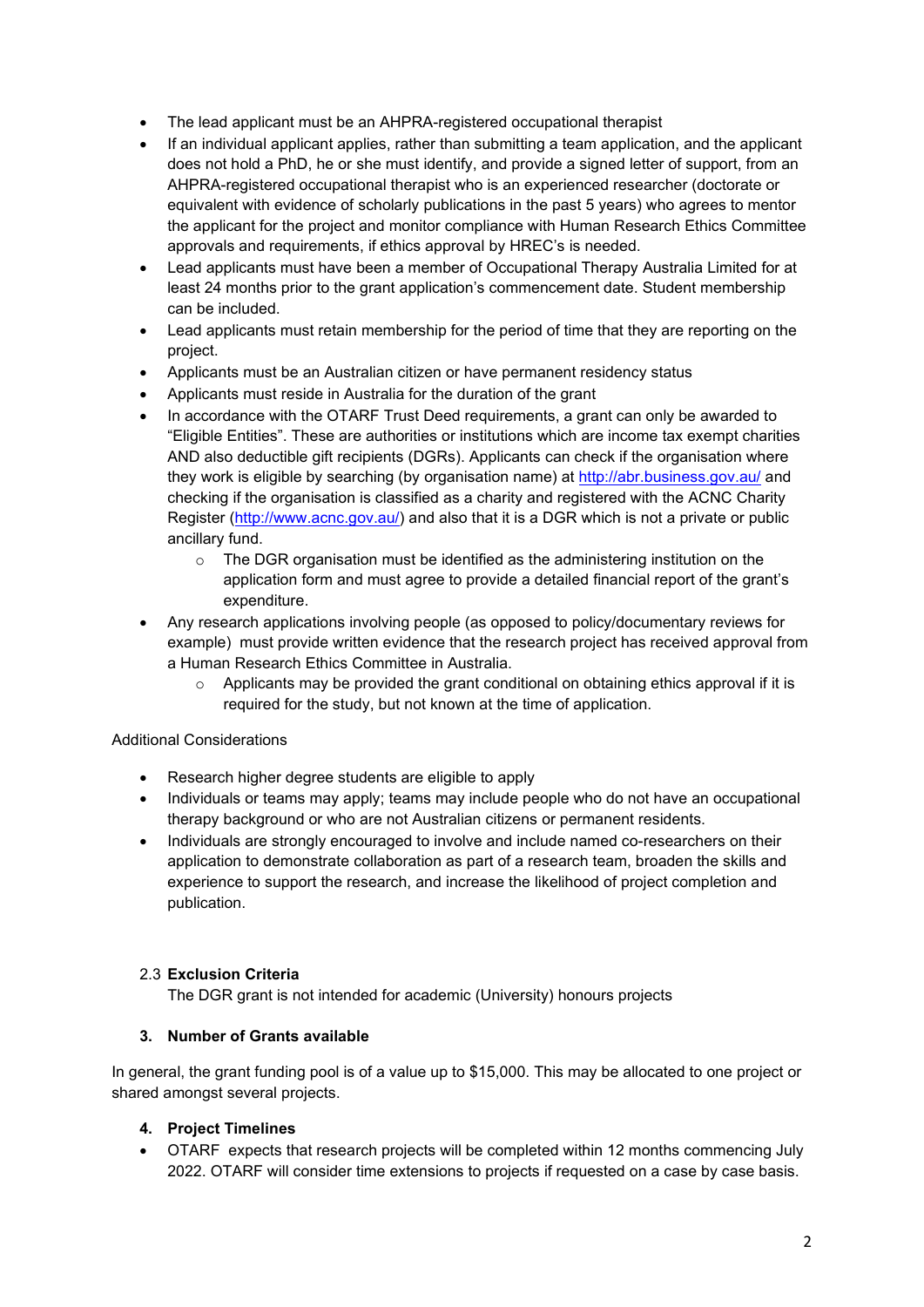• The agreed funding will be allocated to the DGR by 30 June 2022 for disbursement according to each institution administrative protocol.

# **5. Funding**

# **Costs**

Grants are to be used only for the approved project and need to comply with the requirements as set out below:

- **Inclusions** direct costs related to the research project
	- $\circ$  Personnel (the applicant may be paid as a research assistant during the project or employ assistants).
	- o Interstate travel (ie in Australia) related to the conduct of the project (ie not conference presentations / attendance)
	- $\circ$  Transport costs to enable research participation (eg taxi fares for participants)
	- o Materials and equipment required for the study (eg play materials for a children's play session)
	- o Modest catering for project-related groups eg focus groups / social gatherings required to facilitate best outcomes
	- o Data collection methods inclusive of digital / IT platforms eg teleconferencing; Skype; Zoom
	- o Venue hire
	- o Interview transcription
	- o General secretarial functions;
- **Exclusions**
	- o Large expensive items of equipment
	- o Capital funds and building works
	- o General fundraising appeals
	- o Ongoing organisational operating expenses
	- o Motor vehicles and other forms of transport

# • **DGR Overheads**

DGR's can negotiate an overhead fee up to a maximum of 10% of the total grant funding to cover overhead costs.

#### • **Managing GST**

According to the Australian Taxation Office (ATO) a grant for research is a taxable supply if it meets certain conditions as per the ATO's GSTR 2012/2. Category 6 – "Supplies with insufficient nexus."

The ATO states that in the situation where the only supply the payee (the receiving DGR) makes is acknowledging the payment received; submitting an application for the payment; agreeing to repay an amount not spent; and/or giving a report to the payer about how the monies were spent, then no GST is payable by the payee (recipient DGR) and the payer (OTARF) is not entitled to an input tax credit.

# **6. Application Process**

The application process for OTARF Grants will involve three stages.

#### **6.1 Application**

The OTARF committee will review l submissions which are received on or before close of business on the closing date.